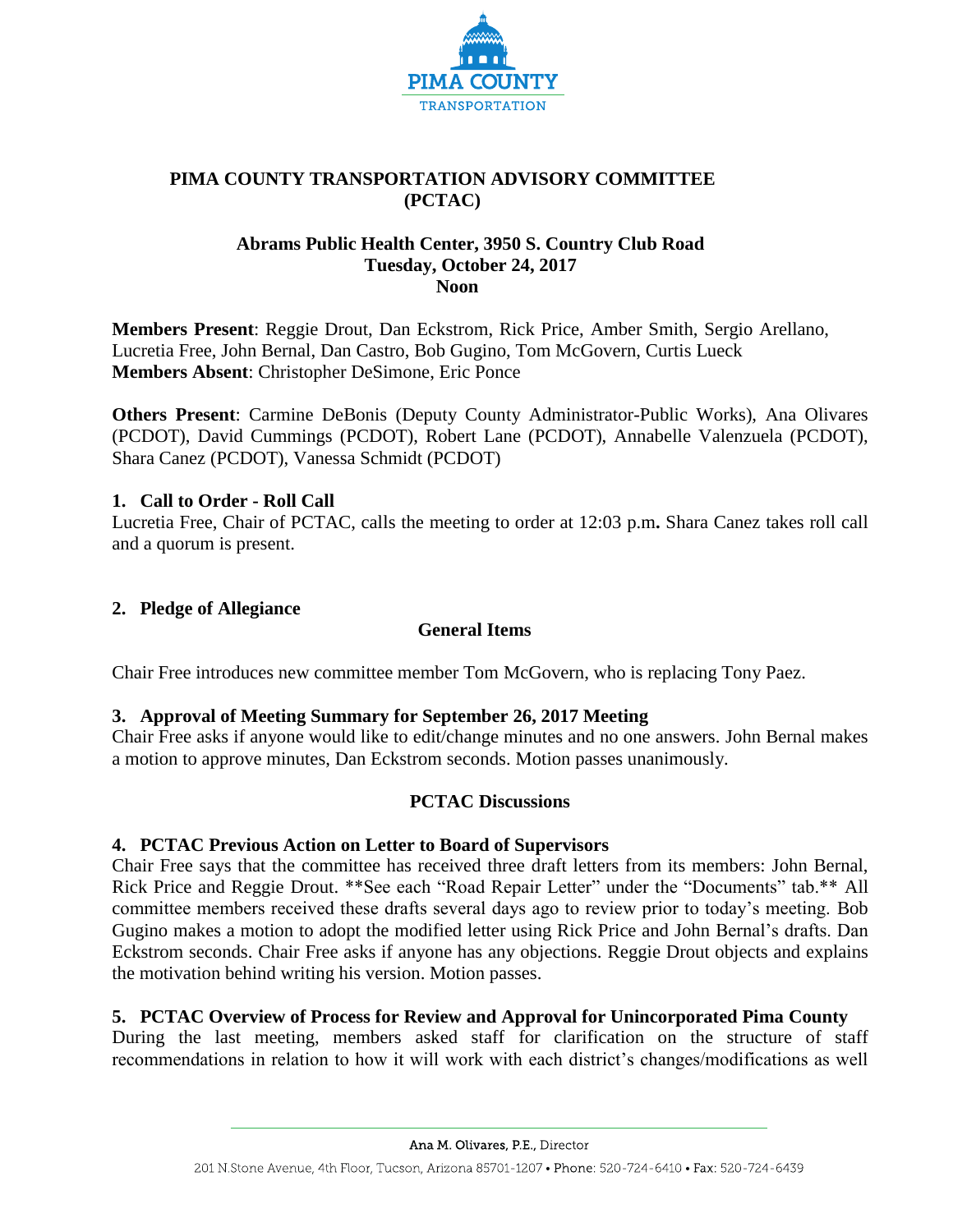as with the final PCTAC recommendation. Carmine DeBonis presents.\*\*See "TAC Process for Road Prioritization" under the "Documents" tab.\*\*

### **Road Repair and Preservation**

#### **6. PCTAC Discussion/Action- City of Tucson Pavement Preservation Program**

Chair Free opens the City of Tucson's plans for discussion. Members ask why in the alternate plans there are no District 1 roadways. Jesus Garcia, Pavement Preservation Representative for City of Tucson's Department of Transportation, says that there are not very many District 1 roads within the map boundaries. Dan Castro makes a motion to approve the City of Tucson Pavement Preservation Program and take their recommendations. Reggie Drout seconds. Motion passes unanimously.

#### **7. PCTAC Consideration- Pima County**

Presenting staff is on their way to this meeting so Chair Free moves on to the next agenda item.

#### **8. Non-Jurisdictional Presentations**

#### **a. Pima County Supervisor Steve Christy**

Supervisor Christy presents the RTA Road Repair Program:

Step 1: Board of Supervisors votes to repeal/de-authorize the Property Tax for Road Repair. Step 2: Board of Supervisors enacts a County-wide one-half cent sales tax by unanimous vote.

Step 3: Board of Supervisors directs the sales tax revenue to the RTA, with the mandate that it develop, administrate and execute the 10-year, County-wide RTA Road Repair Program.

Chair Free revisits agenda item #5 because the committee did not decide on whether to adopt it or not. Members ask staff to redistribute the year 2 funds based on the remaining balance percentage of the Paser 5 roads. Chair Free says staff will make this modification for the committee to vote on at the next meeting.

Also, members point out that there is a discrepancy in the October 10, 2017 minutes. Agenda item #4 has been edited to reflect that Rick Price made a motion to reconsider Sergio Arellano's September 26, 2017 meeting motion and that Dan Eckstrom seconded it (not Bob Gugino).

#### **b. Tanque Verde Valley**

Tanque Verde Valley will not be presenting today.